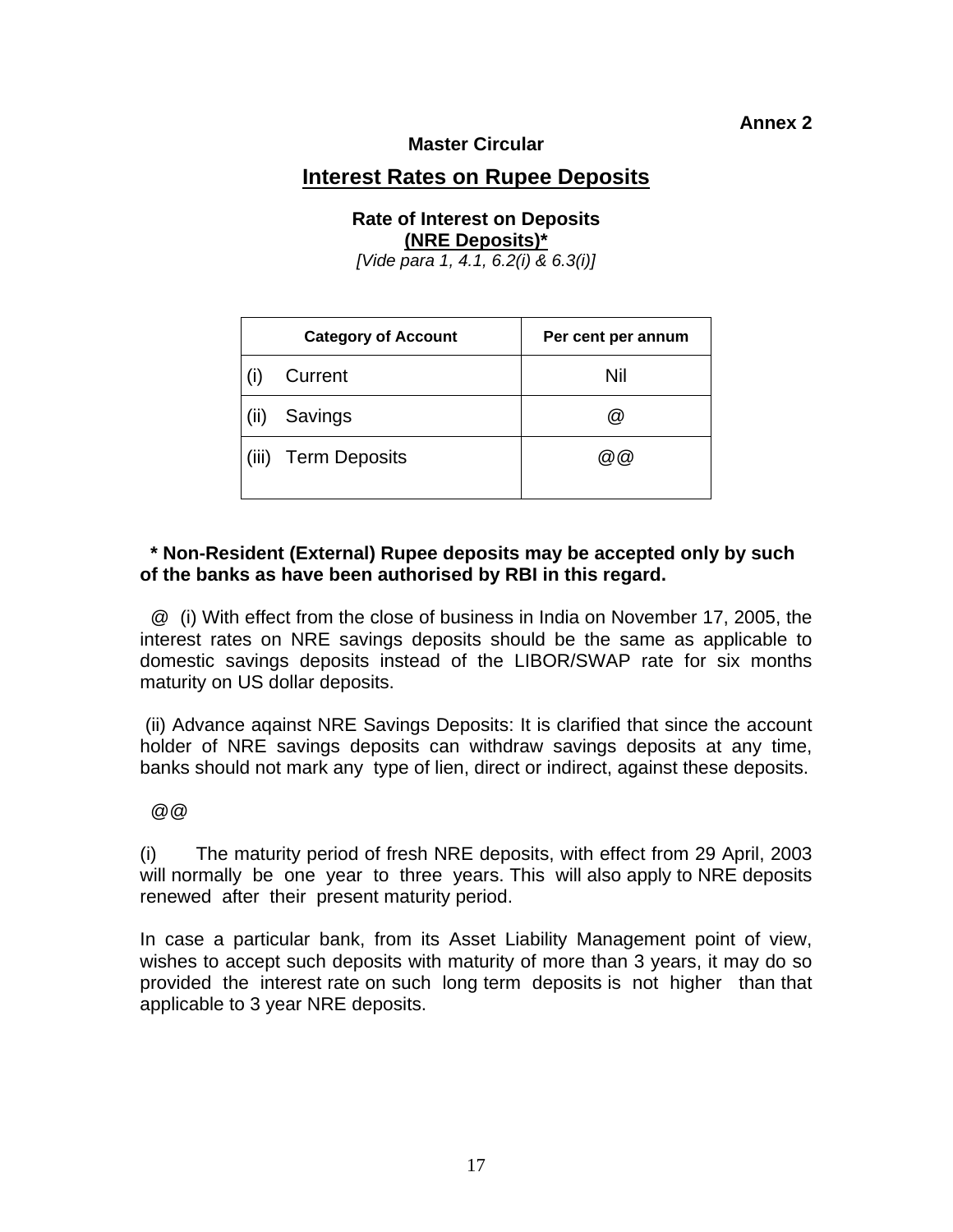(i) The interest rates on fresh repatriable NRE deposits for one to three years :

| Sr<br><b>No</b> | With effect from the<br>close of business<br>as on | Interest rate not to exceed                                                                                                                 |
|-----------------|----------------------------------------------------|---------------------------------------------------------------------------------------------------------------------------------------------|
| 1               | September 16, 2008                                 | LIBOR / SWAP rates plus 50 basis points, as on<br>the last working day of the previous month, for<br>US dollar of corresponding maturities. |
| $\overline{2}$  | October 15, 2008                                   | LIBOR / SWAP rates plus 100 basis points as<br>on the last working day of the previous month,<br>for US dollar of corresponding maturities. |
| 3               | November 15, 2008                                  | LIBOR / SWAP rates plus 175 basis points as<br>on the last working day of the previous month,<br>for US dollar of corresponding maturities. |

(a) Contracted effective from April 24, 2007 should not exceed the LIBOR/ SWAP rates, as on the last working day of the previous month, for US dollar of corresponding maturity. Such rates will be applicable even for maturity periods beyond three years and also in respect of NRE deposits renewed after their present maturity period;

(b) Contracted effective from January 31, 2007 should not exceed the LIBOR/ SWAP rates, as on the last working day of the previous month, for US dollar of corresponding maturity plus 50 basis points. Such rates will be applicable even for maturity periods beyond three years and also in respect of NRE deposits renewed after present maturity period;

(c) Contracted effective from April 18, 2006 should not exceed the LIBOR/ SWAP rates, as on the last working day of the previous month, for US dollar of corresponding maturity plus 100 basis points. Such rates will be applicable even for maturity periods beyond three years and also in respect of NRE deposits renewed after present maturity period;

(d) Contracted effective from November 17, 2005 should not exceed the LIBOR/ SWAP rates, as on the last working day of the previous month, for US dollar of corresponding maturity plus 75 basis points. Such rates will be applicable even for maturity periods beyond three years and also in respect of NRE deposits renewed after present maturity period;